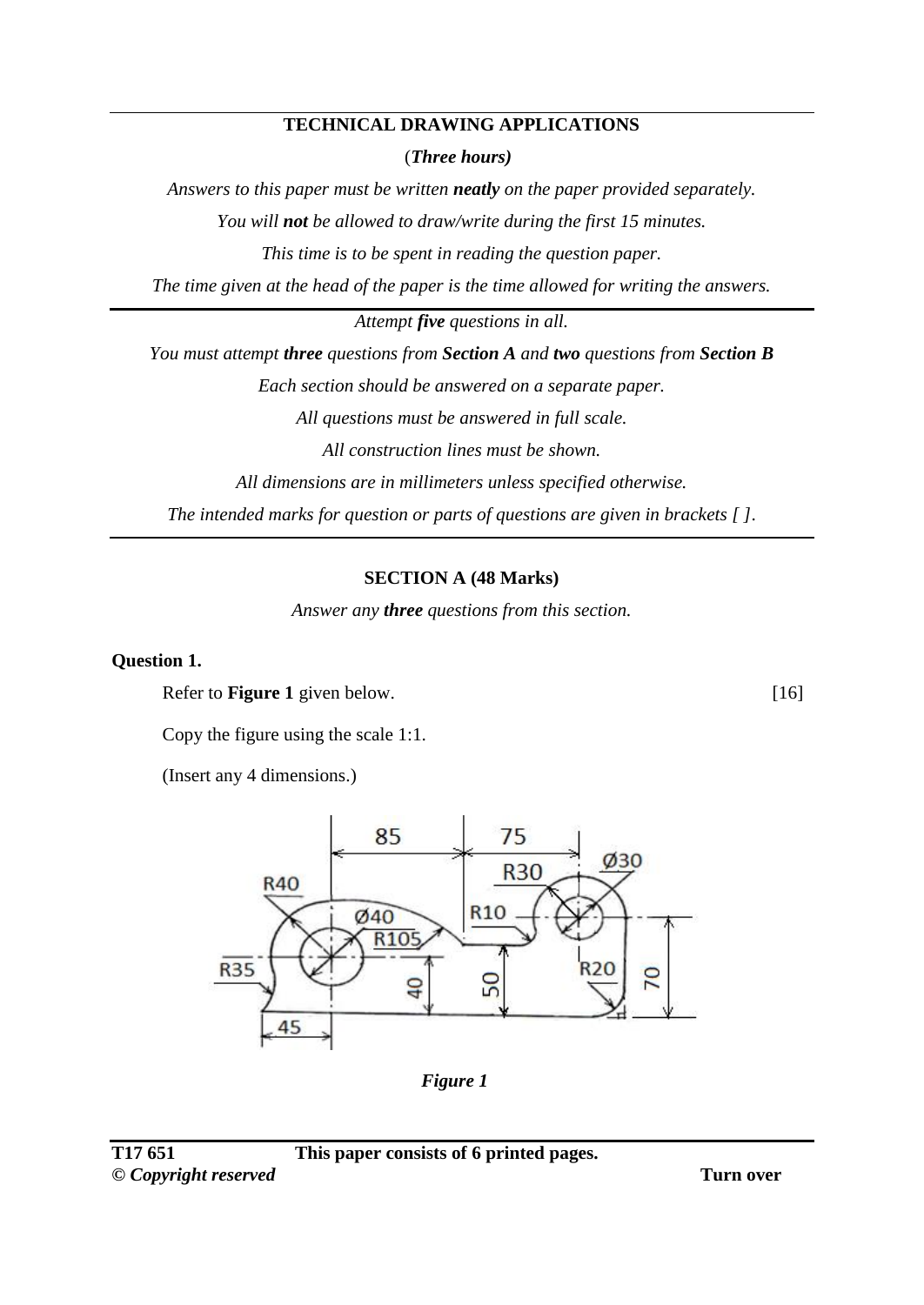#### **Question 2.**

(a) Construct a parabola by the **RECTANGLE METHOD**. Given :- Base  $= 165$ mm Length of axis  $=100$ mm. [10]

(b) Draw a circle of radius  $= 35$ mm.

[6]

Circumscribe it with a regular pentagon so that all the sides of the pentagon are tangents to the circle.

### **Question 3.**

On a working drawing, a line measuring 30mm was dimensioned as 8m. Find R.F. Using the same R.F. construct a **PLAIN SCALE** long enough to measure up to 40m. Show the data and the working neatly. [16]

Taking the measurements from this scale, draw a transverse common tangent to two equal circles each of radius 9m and distance between their centres  $= 37$ m.

### **Question 4.**

A right circular cone has its axis parallel to the horizontal plane and inclined at 45° to the vertical plane. Its base is nearer to the vertical plane than its apex. [16]

Draw the:

- (a) Elevation
- (b) Plan

Given: - Radius of the base = 25mm

Length of the  $axis = 70$ mm.

Use the **THIRD ANGLE METHOD** of projection.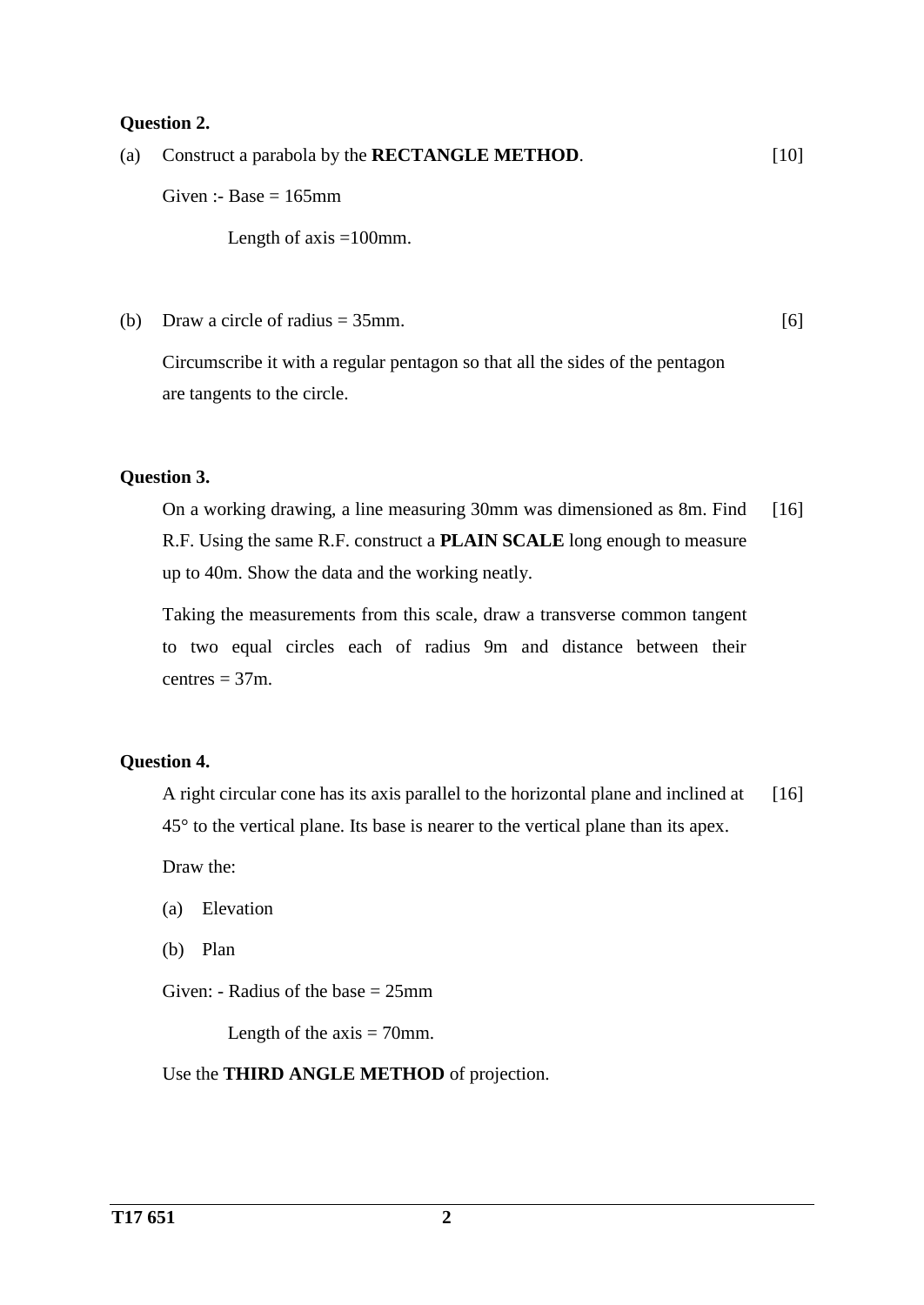# **Question 5.**

Refer to **Figure 2** given below. It shows the elevation and the plan of an object in the **FIRST ANGLE METHOD** of projection. [16]

Draw the **OBLIQUE VIEW** when the receding axis is inclined at 45° to the horizontal.

(Do not insert any dimensions.)



*Figure 2*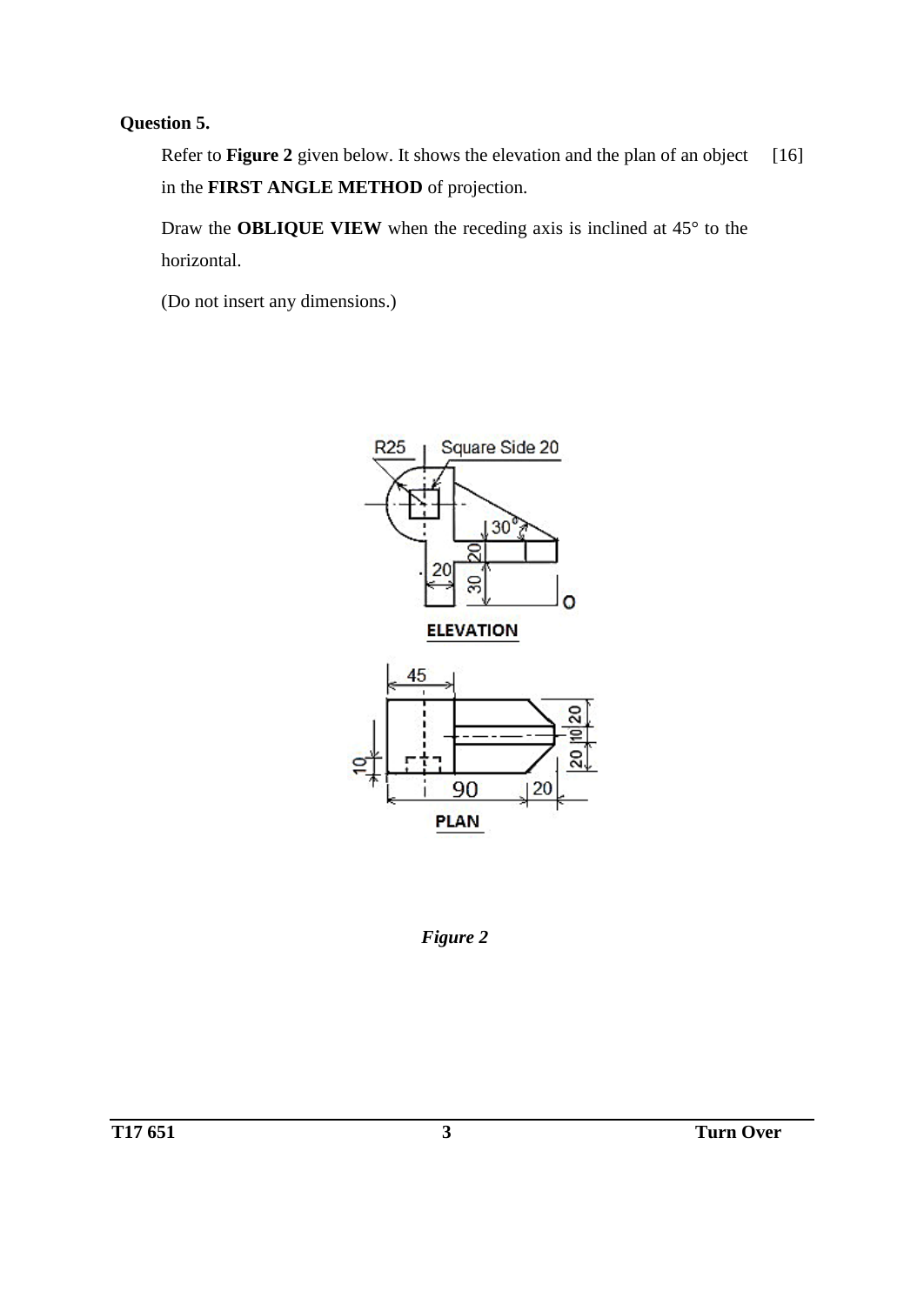#### **SECTION B (52 Marks)**

*Answer any two questions from this Section*.

# **Question 6.**

Refer to **Figure 3** given below. It shows the elevation and the plan of an object in the **FIRST ANGLE METHOD** of projection. [26]

#### Draw its **ISOMETRIC VIEW**.

Use scale 1:1.

(Do not insert any dimensions.)



**PLAN** *Figure 3*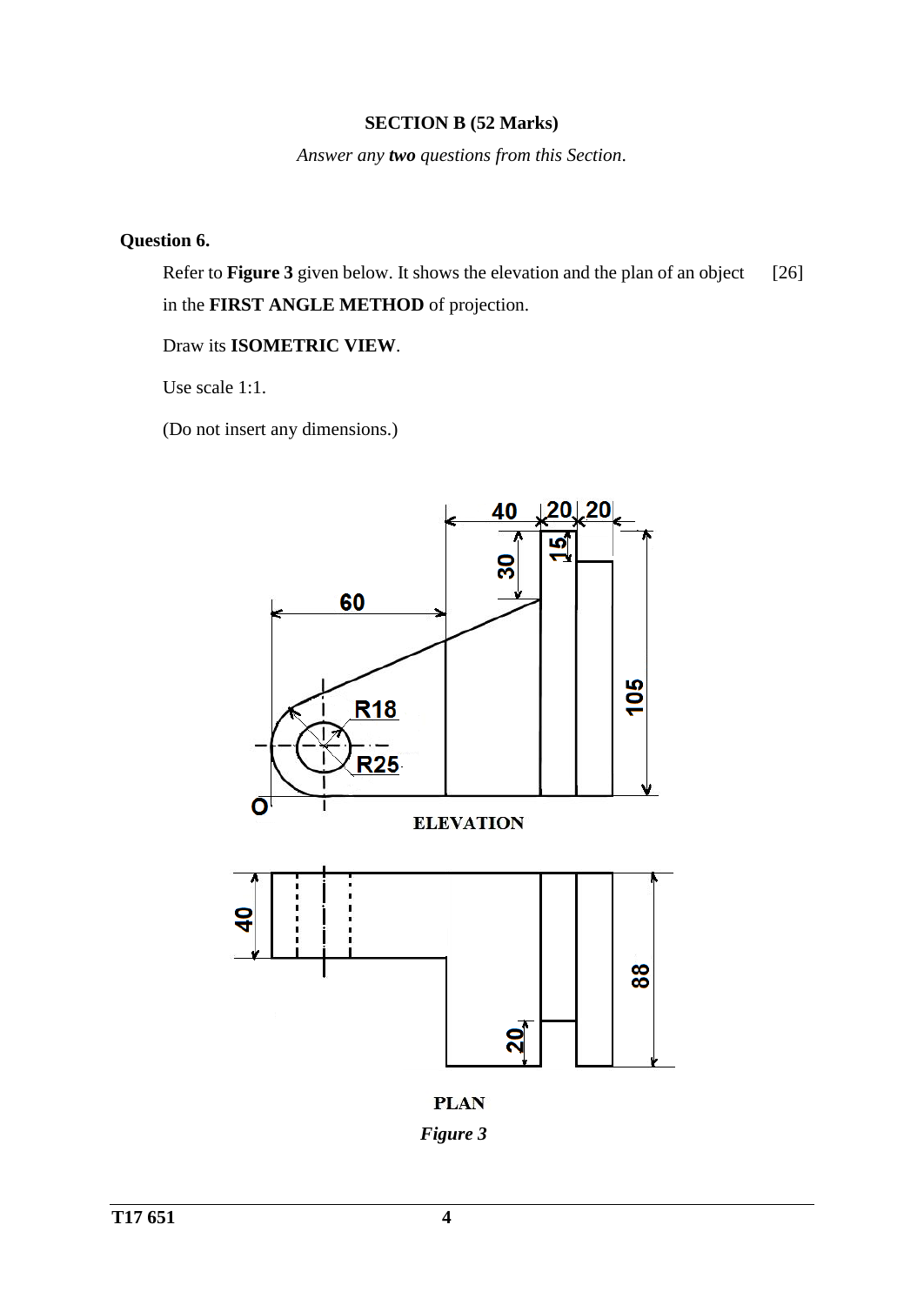# **Question 7.**

Refer to **Figure 4** given below. Using the **FIRST ANGLE METHOD** of projection, draw the:

| (i) Half Sectional Front View [section along A-B-C] | $[10]$ |
|-----------------------------------------------------|--------|
|                                                     |        |

| (ii) Top View |  |  |
|---------------|--|--|
|               |  |  |

(iii) Left Hand Side View. [8]

(Insert any 8 dimensions.)



*Figure 4*

[8]